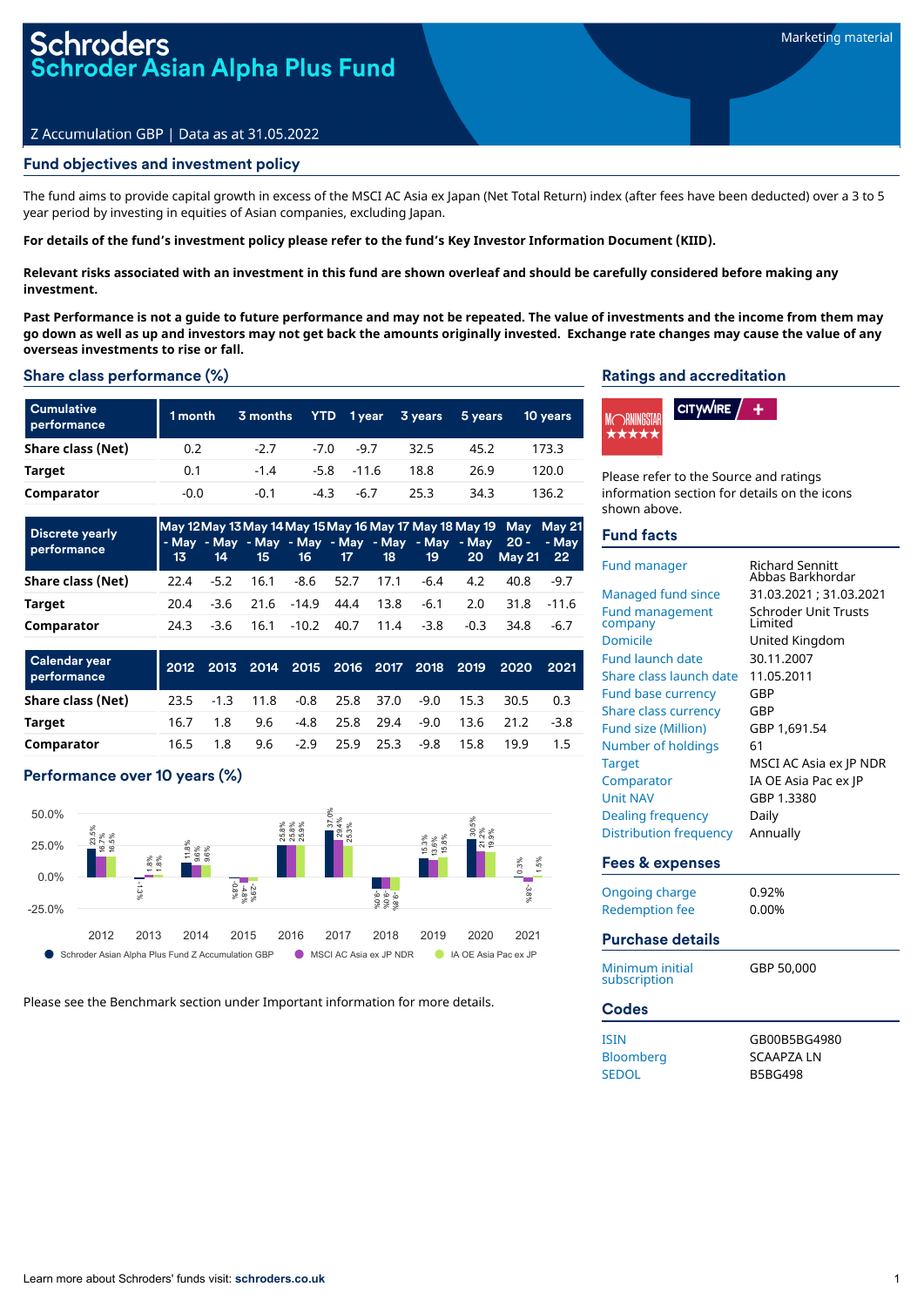Z Accumulation GBP | Data as at 31.05.2022

# 10 year return of GBP 10,000



The chart is for illustrative purposes only and does not reflect an actual return on any investment.

Returns are calculated bid to bid (which means performance does not include the effect of any initial charges), net income reinvested, net of fees.

# Risk considerations

**Performance risk:** Investment objectives express an intended result but there is no guarantee that such a result will be achieved. Depending on market conditions and the macro economic environment, investment objectives may become more difficult to achieve. **Emerging Markets & Frontier risk:** Emerging markets, and especially frontier markets, generally carry greater political, legal, counterparty, operational and liquidity risk than developed markets.

**Please see the KIID and Prospectus for a full list of risk considerations applicable to this fund.**

#### Synthetic risk & reward indicator (SRRI)

| <b>LOWER RISK</b><br>Potentially lower reward |  |  |  | <b>HIGHER RISK</b><br>Potentially higher reward |  |  |  |
|-----------------------------------------------|--|--|--|-------------------------------------------------|--|--|--|
|                                               |  |  |  |                                                 |  |  |  |

The risk category was calculated using historical performance data and may not be a reliable indicator of the fund's future risk profile. The fund's risk category is not guaranteed to remain fixed. Please see the Key Investor Information Document for more information.

## Risk statistics & financial ratios

|                                        | <b>Fund</b> | <b>Target</b> |
|----------------------------------------|-------------|---------------|
| Annual volatility (%)<br>(3y)          | 14.2        | 12.6          |
| Alpha (%) (3y)                         | 3.5         |               |
| Beta $(3y)$                            | 1.1         |               |
| Sharpe ratio (3y)                      | 0.7         | 0.5           |
| <b>Information ratio</b><br>(3v)       | 0.8         |               |
| Dividend Yield (%)                     | 2.3         |               |
| <b>Price to book</b>                   | 1.9         |               |
| <b>Price to earnings</b>               | 14.8        |               |
| <b>Predicted Tracking</b><br>error (%) | 4.0         |               |

Source: Morningstar, and Schroders for the Predicted tracking error. The above ratios are based on bid to bid price based performance data.

For help in understanding any terms used, please visit

https://www.Schroders.com/en/glossary/ These financial ratios refer to the average of the equity holdings contained in the fund's portfolio and in the benchmark (if mentioned) respectively. Please note this is an accumulation share class and as such the investor will not receive an income distribution. Any income will be reinvested into the fund.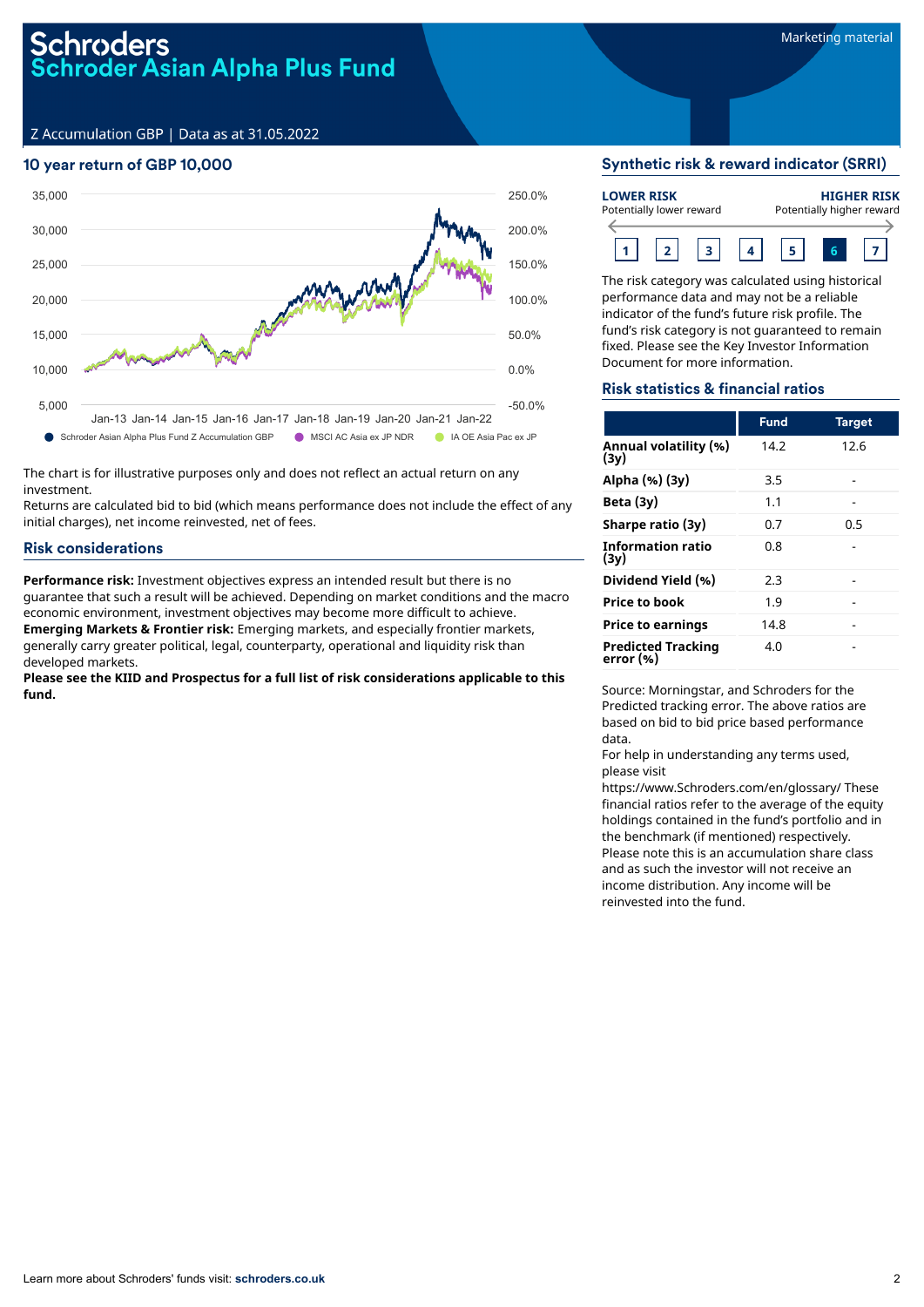# Schroders<br>Schroder Asian Alpha Plus Fund

# Z Accumulation GBP | Data as at 31.05.2022

# Asset allocation

Target refers to the Benchmark listed in the Fund facts section and described under the Share class performance section on page 1. Source: Schroders. Top holdings and asset allocation are at fund level.

# Sector (%)



# Geographical breakdown (%)



# Region (%)



# Top 10 holdings (%)

| <b>Holding name</b>                       | %   |
|-------------------------------------------|-----|
| Taiwan Semiconductor Manufacturing Co Ltd | 9.3 |
| Samsung Electronics Co Ltd                | 9.0 |
| Tencent Holdings Ltd                      | 3.6 |
| HDFC Bank Ltd                             | 3.1 |
| Alibaba Group Holding Ltd                 | 2.8 |
| AIA Group Ltd                             | 2.8 |
| <b>ICICI Bank Ltd</b>                     | 2.5 |
| MediaTek Inc                              | 2.3 |
| Hon Hai Precision Industry Co Ltd         | 2.2 |
| Vietnam Enterprise Investments Ltd        | 2.1 |

# Share class available

|                               | <b>Z Accumulation GBP</b> | Z Income GBP      |  |  |
|-------------------------------|---------------------------|-------------------|--|--|
| <b>Distribution frequency</b> | Annually                  | Annually          |  |  |
| <b>ISIN</b>                   | GB00B5BG4980              | GB00B5V2VR34      |  |  |
| <b>Bloomberg</b>              | <b>SCAAPZA LN</b>         | <b>SCAAPZI LN</b> |  |  |
| <b>SEDOL</b>                  | <b>B5BG498</b>            | <b>B5V2VR3</b>    |  |  |